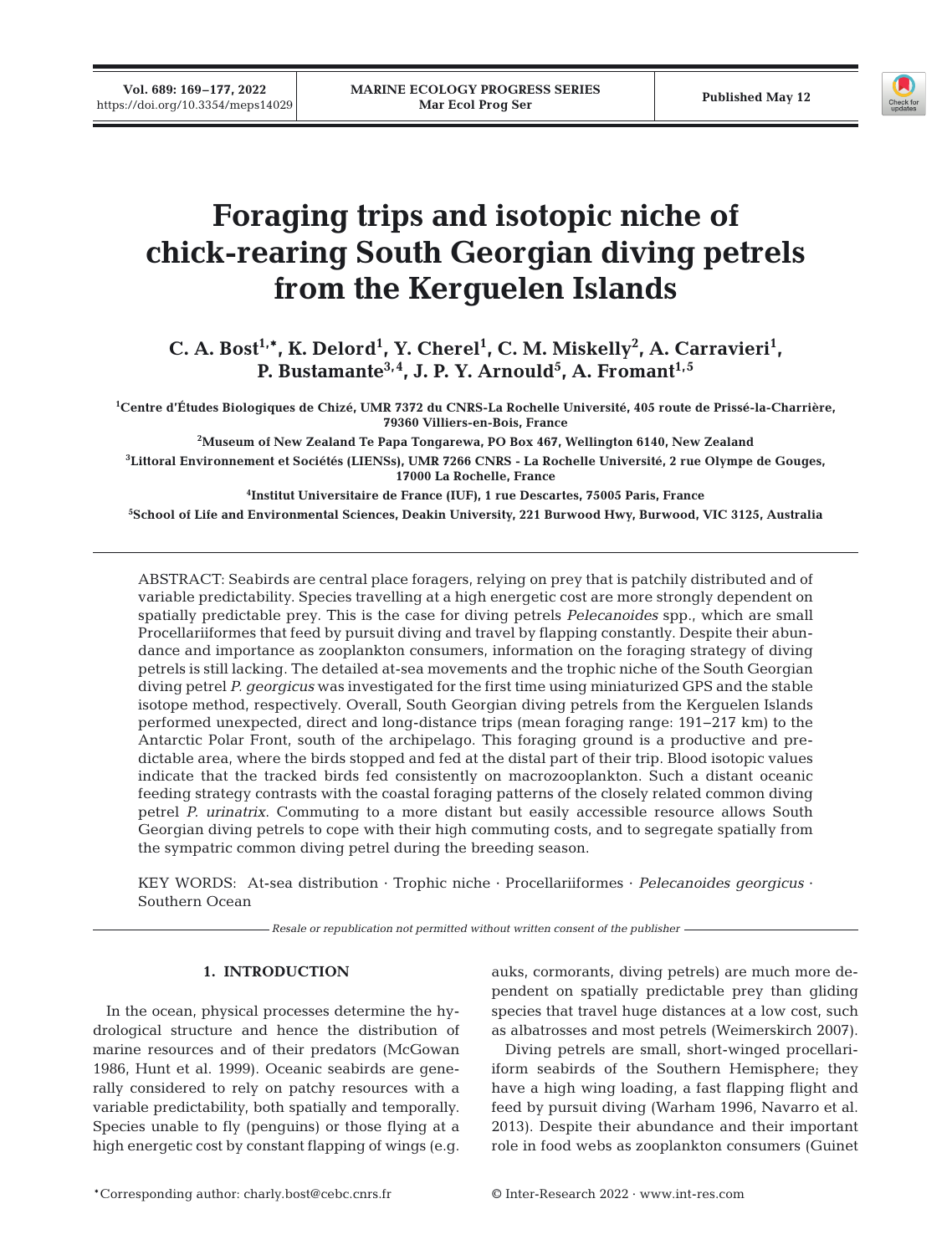et al. 1996, BirdLife International 2021), information on the movements and foraging areas of diving petrels is largely lacking. Furthermore, how these small planktivorous species manage to trophically segregate within the genus *Pelecanoides* and with the numerous other species of small petrels remains poorly known. Until recently, knowledge of the foraging ecology of diving petrels was mainly based on at-sea surveys, dietary analyses and stable isotopes (Bocher et al. 2000, Cherel et al. 2014, Fromant et al. 2020a). Miniaturization of data loggers now allows tracking these species during the breeding season (Navarro et al. 2013, Rayner et al. 2017, Zhang et al. 2019, Dunphy et al. 2020, Fromant et al. 2021). However, no previous studies have been undertaken in the southern Indian Ocean, where several million pairs of South Georgian diving petrels *P. georgicus*  (SGDP) and common diving petrels *P. urinatrix*  (CDP) breed within the Kerguelen Archipelago (Weimerskirch et al. 1989). In this locality, dietary studies indicated a complete trophic segregation, with SGDP feeding mostly on euphausiids and small copepods, while CDP prey upon hyperiids and large copepods (Bocher et al. 2000).

In the present study, our aim was to investigate for the first time the foraging strategy of SGDP during the breeding season at the Kerguelen Islands. We sought to assess where SGDP foraged during the chick-rearing period, and how their feeding niche differed from that of the closely related CDP. To address these questions, we investigated the movements of breeding birds using miniaturized global positioning system (GPS) data loggers and measured their isotopic niche, as a proxy of the trophic niche, using the stable isotope method  $(\delta^{13}C$  and  $\delta^{15}N)$  on blood samples collected from the tracked birds. Based on the short duration of foraging trips at this time of the breeding cycle (1−2 d at sea; Bocher et al. 2000), their costly and direct flight, and previous information on diet and atsea surveys, we predicted: (1) that SGDP depend on productive, pelagic areas where they feed efficiently on energetic macrozooplankton (Schaafsma et al. 2018), and (2) that these areas were reached by directional, fast-commuting trips to offshore waters.

# **2. MATERIALS AND METHODS**

#### **2.1. Study area**

Fieldwork was carried out during 3 breeding seasons (8−11 January 2016; 12−17 January 2018; 9−15 January 2019) on Ile aux Cochons (49.476° S, 70.049° E), an island free of introduced mammals that is located in the enclosed Golfe du Morbihan, Kerguelen Archipelago (7215  $km^2$ ), southern Indian Ocean. The 2 most prominent oceanic fronts in the area are the Antarctic Polar Front (APF) and the Fawn Trough Current (FTC), which are part of the Antarctic Circumpolar Current. The APF is a major hydrological discontinuity, which marks the boundary between southern cold waters of Antarctic origin and the northern warmer subantarctic waters (Park et al. 2014). The FTC is a strong current along the southern limit of the Kerguelen Plateau (Park et al. 2008). The bathymetry of the Kerguelen Plateau leads to an upwelling of the cold Winter Water flow along the Eastern Kerguelen Plateau shelf break (Park et al. 2008), which produces high primary productivity downstream of the Plateau. These favourable conditions combined with the archipelago's isolation within the Southern Ocean explain why the Kerguelen Islands host large populations of marine predators (Barbraud et al. 2020), including large sympatric populations of CDP and SGDP (Weimerskirch et al. 1989).

## **2.2. Fieldwork**

In order to track the movements of breeding adult SGDP, 20 to 35 burrows containing chicks were studied each year. The nesting chamber within each burrow was accessed via a study hole dug into the access tunnel 30−50 cm in front of the chamber (this distance from the chamber minimised disturbance during capture of adults feeding their chicks) (Fromant et al. 2020b). The logger deployments took place during the night, which facilitated the deployment of GPS tags on parent birds that had just been relieved by their partners and were ready to go to sea (see Fromant et al. 2021). The age of the chicks ranged from 1 to >35 d (the chick-rearing period lasts 44−52 d; Jouventin et al. 1985).

A total of 32 breeding SGDP were fitted with a nanoFix-GEO miniaturized GPS (Pathtrack). The sampling interval of GPS fixes was 5 min. The loggers were attached to the base of 2−3 tail feathers using waterproof Tesa tape (Tesa 4651; Beiersdorf). The total mass of the loggers ranged between 1.2 and 2.6 g, i.e. corresponding to  $2.0 \pm 0.19\%$  (mean  $\pm$  SE) of the birds' body mass  $(130 \pm 16 \text{ g})$ . SGDP were weighed (±2 g; Pesola Precision Scale) before release. During instrumentation, biometric measurements were restricted to body mass, to minimise stress associated with handling.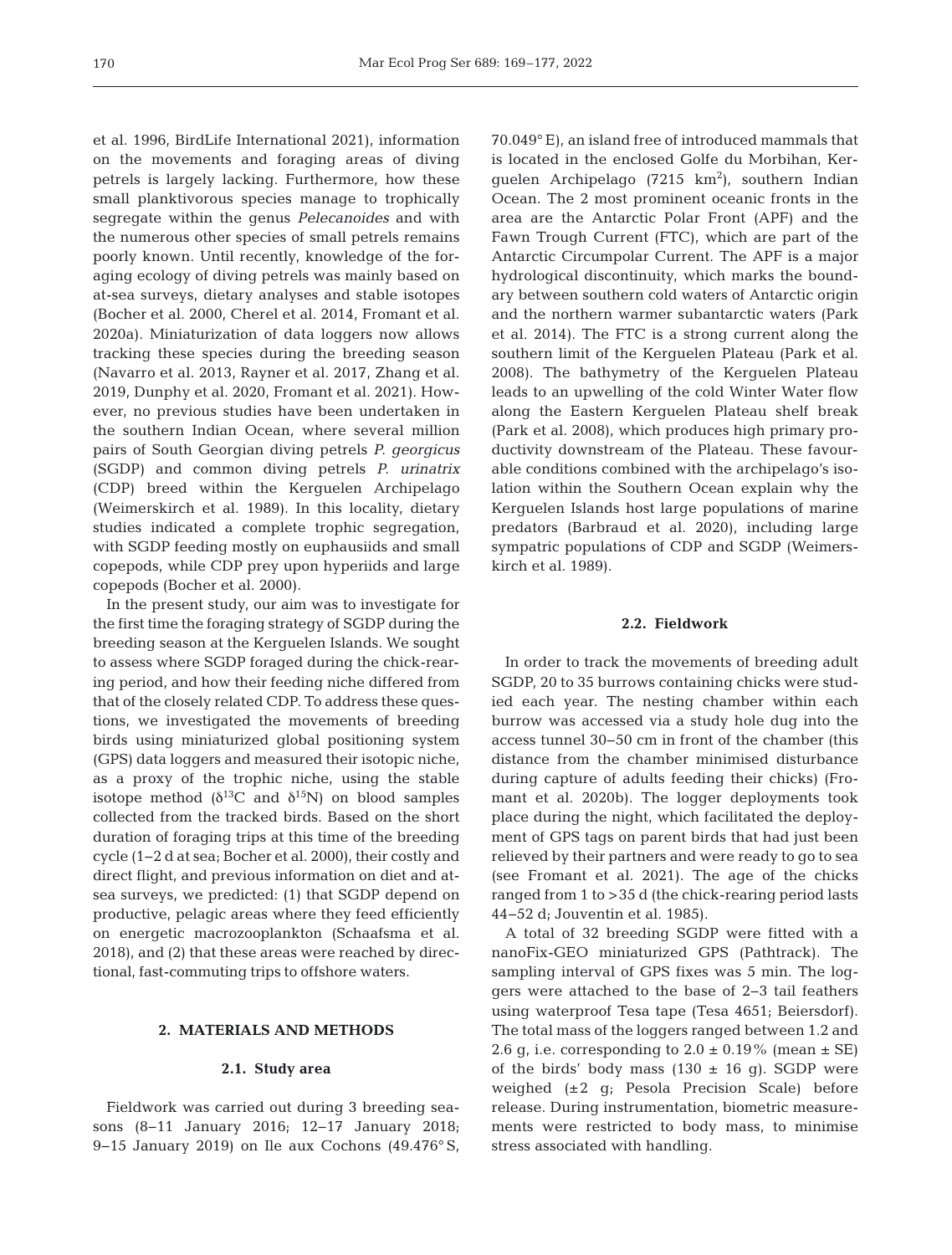Recapture of the equipped SGDP took place on their return to the colony on the following night(s), after confirmation of the partner's presence in the burrow. To determine whether a changeover had taken place without disturbing birds, small sticks were placed vertically at the opening of the burrows and visually checked to see if they had been knocked down. A blood sample  $( $0.3$  ml) was collected from$ the brachial vein for stable isotope analysis and molecular sexing. Handling time at deployment (banding, weighing and device attachment) and re capture (device removal, measurements, blood sampling) was usually less than 5 min. After removing the device from the bird's tail, the following biometric measurements were taken: wing length (±1 mm; ruler), bill length and tarsus length  $(\pm 0.1 \text{ mm};$ Vernier calliper) and body mass (±2 g, Pesola Precision Scale). For logistical reasons, it was not possible to assess the impact of logger attachment on trip duration. However, no breeding failure occurred during GPS deployments. In addition, no significant effect of handling and GPS attachment has been reported on trip duration and chick growth rate of the similar sized CDP (Fromant et al. 2021).

#### **2.3. Track analysis**

To study the at-sea distribution of SGDP, we used a time-in-area approach to look at the influence of environmental variables on the time birds spent in an area (Bost et al. 1997, Delord et al. 2013, Domalik et al. 2018). For each bird, we calculated the time spent foraging in each visited  $0.5 \times 0.5^{\circ}$  cell. To identify foraging/resting state (hereafter foraging, see Fromant et al. 2021), a conservative instantaneous speed threshold method was used following Petalas et al. (2021):

Speed Threshold =  $2 \times$  (Drift Speed  $\times$  Average Flight Speed)/(Drift Speed (1) + Average Flight Speed)

For SGDP, the speed threshold was  $9.1 \text{ km h}^{-1}$ , with a drift speed of 5 km h<sup>-1</sup> (Petalas et al. 2021), and average flight speed of 50 km  $h^{-1}$ . Average flight speed was estimated from the analysis of 15 flying bouts (with regular fixes) using raw data. Regular distance between location points over large distances (45−225 km) were used to select continuous flying bouts, and speed was averaged for each flying bout (50  $\pm$  11 km h<sup>-1</sup>). Values equal or lower than the speed threshold were considered to represent foraging. This threshold was in the same range as for the little auk *Alle alle*, a species with similar body size and wing-flapping frequency (Amélineau et al. 2016, Jakubas et al. 2020).

#### **2.4. Stable isotopes**

The stable isotope method has been widely applied in the southern Indian Ocean, with  $\delta^{13}$ C values of seabirds indicating their latitudinal foraging habitats (Cherel & Hobson 2007, Jaeger et al. 2010) and their  $\delta^{15}$ N values increasing with trophic level (Cherel et al. 2010). The isotopic niche of chick-rearing SGDP was investigated by measuring  $\delta^{13}C$  and  $\delta^{15}N$  values of whole blood, which represent a dietary integration period of 2−4 wk before sampling (Bearhop et al. 2002). Blood samples were freeze-dried, ground to powder, and homogenized, before subsamples were weighed with a microbalance and packed in tin cups. The relative abundance of carbon and nitrogen isotopes was determined with a continuous-flow mass spectrometer (Thermo Scientific Delta V Advantage) coupled to an elemental analyser (Thermo Scientific Flash EA 1112). Isotopic results are presented in the δ notation relative to Vienna PeeDee Belemnite and atmospheric N<sub>2</sub> for  $\delta^{13}C$  and  $\delta^{15}N$ , respectively. Replicate measurements of internal laboratory standards (acetanilide) indicate measurement errors <0.10‰ for both  $\delta^{13}C$  and  $\delta^{15}N$  values. The consistently low  $C:N$  mass ratio  $( $4.0$ )$  verified that the low lipid content of whole blood did not necessitate lipid extraction (Cherel et al. 2005). The isotopic niche position and width were compared between years using the ellipse area-based metrics of the 'SIBER' package (Jackson et al. 2011). The isotopic niche was estimated by the 40% standard ellipse area corrected for small sample size  $(SEA<sub>C</sub>)$ , and Bayesian standard ellipses areas ( $\text{SEA}_{\text{B}}$ ) on  $10^5$  replicates were used to measure the overlap of the isotopic niches between years (Jackson et al. 2011).

#### **2.5. Statistical analysis**

All statistical analyses were conducted in the R statistical environment 4.0.0 (R Core Team 2021). To investigate the flying speed (proxy of foraging be haviour) of SGDP, we generated multiple generalized linear mixed models (GLMMs) using the package 'glmmADMB' (Bolker et al. 2012). Year, distance to the colony, sea surface temperature (SST), chlorophyll *a* (chl *a*) concentration and bathymetry were considered as fixed effects, with the individual bird added as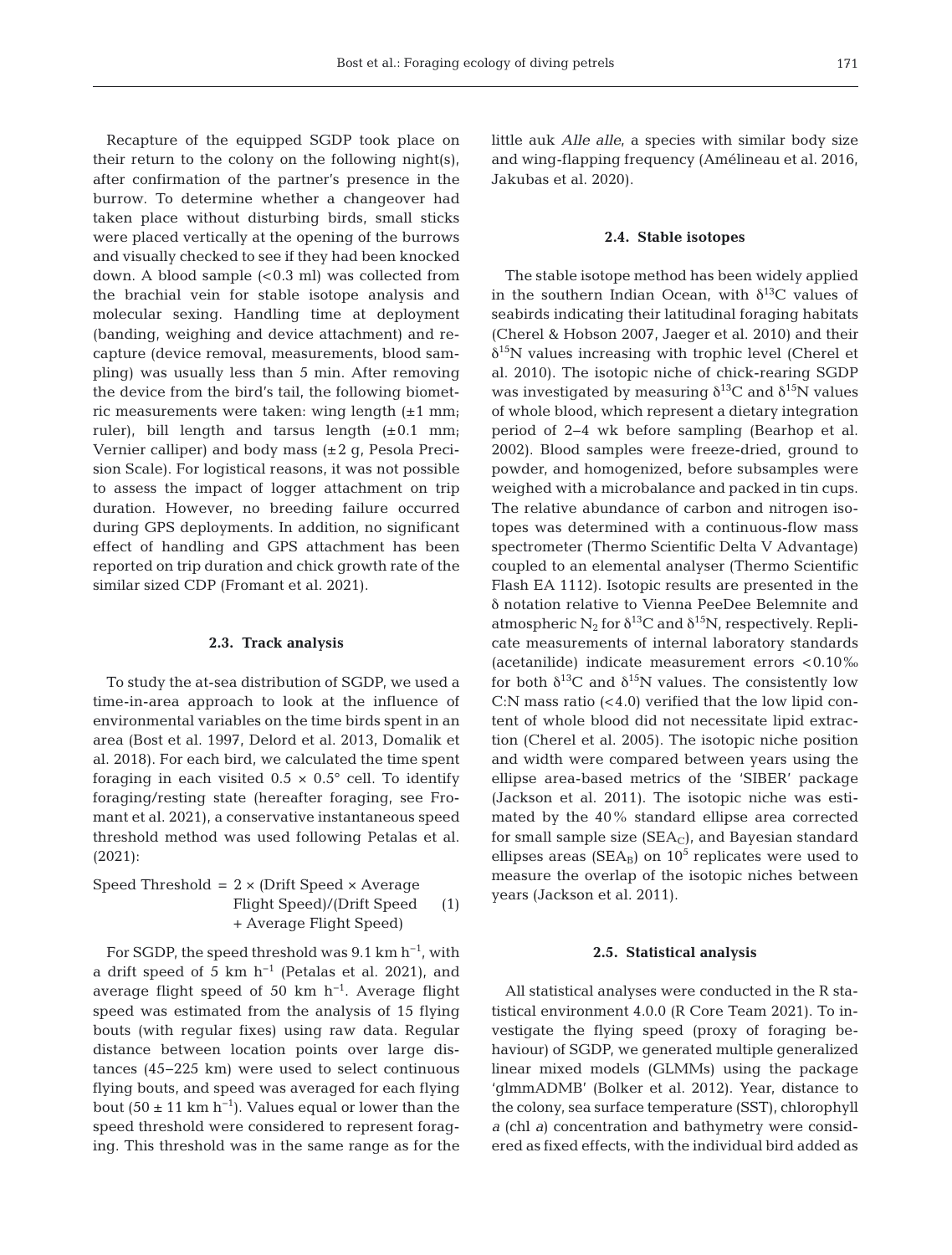a random effect (Table S1 in the Supplement at [www.int-res.com/articles/](https://www.int-res.com/articles/suppl/m689p169_supp.pdf) [suppl/m689p169\\_supp.pdf\)](https://www.int-res.com/articles/suppl/m689p169_supp.pdf). SST, chl *a* and bathymetry potentially influence marine predator habitat use (Péron et al. 2012, Reisinger et al. 2018) and were downloaded from Copernicus (http://marine.copernicus.eu/). For all models, a Gaussian family was selected (error structure approached the normal distribution), all combinations of variables were then tested and ranked based on their Akaike's Information Criterion (AIC), and the global models were checked to ensure normality and homoscedasticity of the residuals (Zuur et al. 2010) before further statistical tests. Inter-annual differences of trip parameters and isotopic values were quantified using ANOVA or Welch's ANOVA, and post-hoc tests were conducted using *t*-tests (parametric), or Kruskal-Wallis and Mann-Whitney *U*-tests (non-parametric) depending on data distribution. Data were first checked for normality (Shapiro-Wilk test) and equality of variances (Levene test). Estimates are presented as means  $\pm$  SD.

#### **3. RESULTS**

# **3.1. At-sea movements and patterns of departure from and return to the breeding colony**

Forty trips were recorded during the 3 studied seasons. All tracks were com plete except during 1 season (2016, n = 9 incomplete trips; Table 1, Fig. 1). All tracked SGDP performed direct, longdistance trips toward the south of the Kerguelen Archipelago, to the vicinity of the APF (Fig. 1). The mean duration of foraging trips was about 1 d, ranging between 26 and 30 h, without significant inter-year differences (Mann-

Whitney *U*-test:  $U = 24.5$ ,  $p = 0.728$ ; Table 1). The mean maximum foraging distance ranged from 191 to 217 km, with a corresponding total distance travelled ranging from 478 to 572 km, depending on years (Table 1). SGDP travelled farther on average

Table 1. Summary of foraging trip metrics (mean  $\pm$  SD) for GPS-equipped South Georgian diving petrels *Pelecanoides georgicus* from Ile aux Cochons (Kerguelen Islands) during the chick-rearing period. Total distance travelled, trip duration, time spent foraging and time between sunset and return were determined using complete trips only. For each parameter, values not sharing the same superscript letter are significantly different (Mann-Whitney *U*-test: p < 0.05). All tracks were incomplete in 2016

|                                                               | 2016                 | 2018                        | 2019                        |
|---------------------------------------------------------------|----------------------|-----------------------------|-----------------------------|
| Number of trips (n complete)                                  | 9(0)                 | 21(8)                       | 10(7)                       |
| Number of individuals                                         | 9                    | 16                          | 7                           |
| Maximum foraging distance (km)                                | $199 \pm 30^{\circ}$ | $217 \pm 77^{\rm a}$        | $191 \pm 56^{\circ}$        |
| Total distance travelled (km)                                 |                      | $572 \pm 146^a$             | $478 \pm 100^a$             |
| Trip duration (h)                                             |                      | $30.3 \pm 12.4^{\text{a}}$  | $25.9 \pm 8.7$ <sup>a</sup> |
| Time spent foraging<br>(h, speed $< 9.1$ km h <sup>-1</sup> ) |                      | $14.0 \pm 9.7$ <sup>a</sup> | $11.9 \pm 5.2^{\rm a}$      |
| Time between departure and<br>sunrise (h)                     | $3.4 + 1.5^{ab}$     | $2.4 + 0.4^{\rm a}$         | $3.6 \pm 1.2^b$             |
| Time between sunset and<br>return (h)                         |                      | $3.0 \pm 0.7^{\rm a}$       | $3.0 \pm 0.5^{\text{a}}$    |
| Mass at deployment (q)                                        | $117 \pm 10^a$       | $122 \pm 10^a$              | $127 \pm 15^a$              |
| Mass at retrieval (q)                                         | $128 \pm 14^a$       | $130 \pm 12^a$              | $136 \pm 16^a$              |



Fig. 1. At-sea distribution of tracked South Georgian diving petrels *Pelecanoides georgicus* from Ile aux Cochons (Kerguelen Islands) during the chick-rearing period. (a) Foraging tracks recorded in January 2016 (black, 9 trips from 9 individuals), January 2018 (red, 21 trips from 16 individuals) and January 2019 (blue, 10 trips from 7 individuals). Thick lines correspond to full trips (January 2018 =  $8$ ; January 2019 = 7). The green area corresponds to the average position of the Antarctic Polar Front (APF) determined from vertical profile characteristics of frontal sea surface height signatures (Venables et al. 2012, Kim & Orsi 2014). (b) Time spent foraging  $(9.1 \text{ km h}^{-1})$ ; see Section 2) within a 0.5° grid cell by instrumented birds during the chick-rearing period

in 2018 than during 2016 and 2019, although the difference was not significant (Table 1). All equipped birds left their burrows at the same time, i.e. between 2 and 3 h before sunrise, with a significant difference between 2018 and 2019 (Mann-Whitney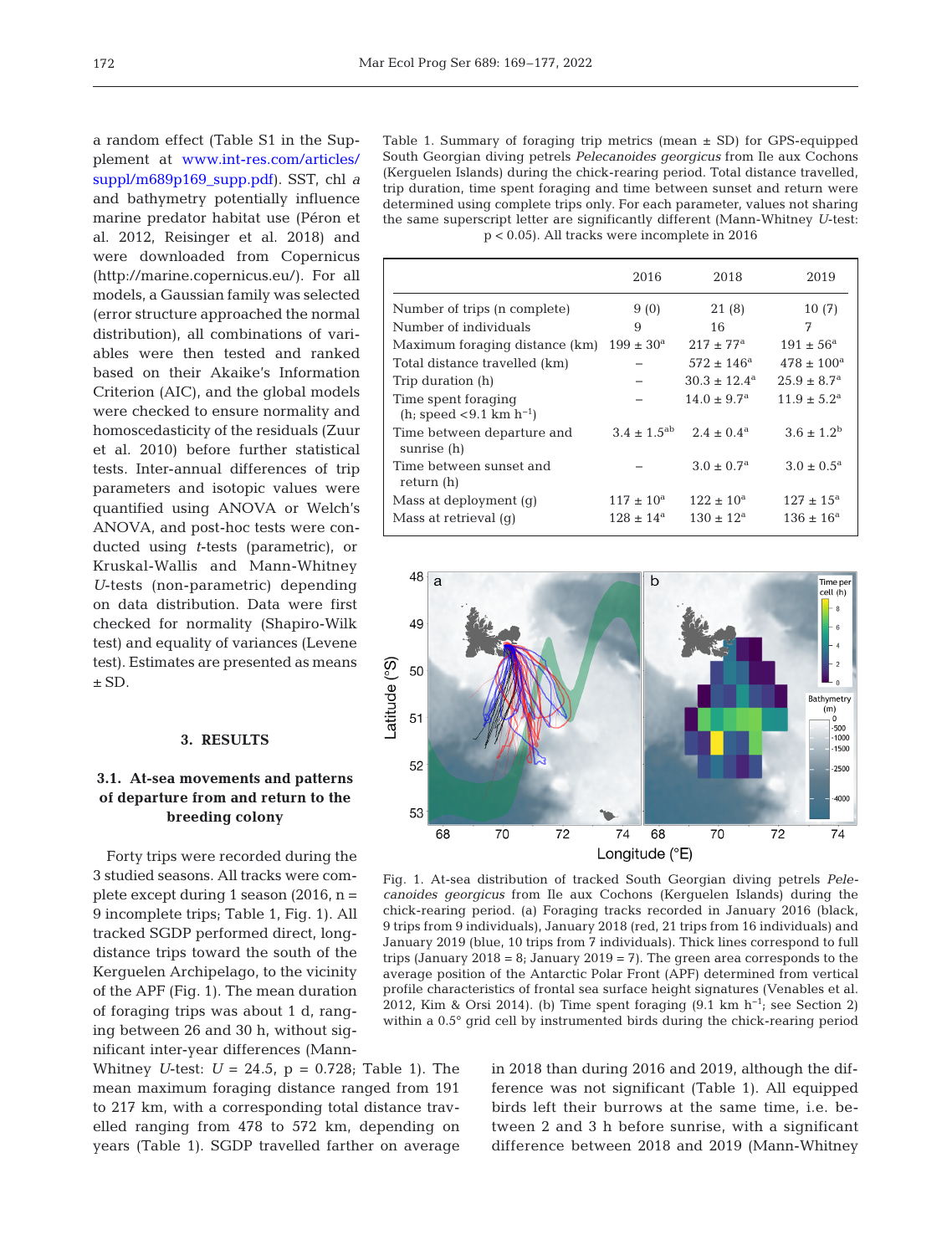*U*-test:  $U = 25.5$ ,  $p = 0.006$ ). The return to the burrows followed a very similar pattern irrespective of year, i.e. 3 h after sunset (Table 1). Many departing birds crossed the land in the south of the archipelago (at night), flying at a minimum altitude of 250−300 m to reach the open sea (45% of outward trips; Fig. S1). Similarly, a minority of the tracks (21%) indicated that some birds directly crossed a portion of land before returning to the islet where the colony is located within the enclosed Golfe du Morbihan.

# **3.2. Changes in travelling speed**

Flight speed analysis revealed 3 distinct phases during the trips: (1) an outward phase (mean duration: 6.8 h, i.e. 25.6% of the trip), at the beginning of which SGDP moved rapidly during their first hours of flight with the highest recorded speeds (mean speed = 59 km h−1, range: 32−93 km h−1, for the first 5% of the trip; Fig. 2). Flying speeds then gradually decreased until they fell below the threshold value (9.1 km  $h^{-1}$ , see Section 2.3) between commuting and foraging. This corresponded to the beginning of (2) the central phase, at the most distal part of the foraging trip during which the lowest velocity values were recorded. The birds spent the majority of their time at sea during the central phase (mean duration: 13.6 h, i.e. 49.2% of the trip) during which 72% of foraging locations were recorded (Fig. 2; Fig. S2). Then, during (3) the inward phase (mean duration: 6.1 h, i.e. 23.0% of the trip), the birds quickly set off again towards the north, heading directly to the breeding colony with few stops (Fig. 2). Their flying speed gradually increased until stabilizing at 40−  $60 \text{ km h}^{-1}$  up to 6 h before arrival, after which flying speeds slowly decreased until arrival at their burrows (Fig. 2).

#### **3.3. Foraging area**

The central phase of the trip corresponded roughly to an area located between the northern and southern boundaries of the APF (Fig. 1), where, accordingly, the highest value of time spent per sector occurred (Fig. 1b). This oceanic area was quite limited in size (about  $42000 \text{ km}^2$ ), and corresponded to slope waters at the southern part of the Kerguelen shelf. The preferred model explaining the behaviour of SGDP (instantaneous speed) included a strong effect of distance from the colony and SST (Table S1). The model indicated that SGDP foraged in colder and deeper waters than those that were crossed during the outward and inward transit phases, and that primary productivity was significantly lower (Mann-Whitney *U*-test: all p < 0.001, Table 2; Table S1).



Fig. 2. Relationship between distance from the colony and flight speed of chick-rearing South Georgian diving petrels *Pelecanoides georgicus* during foraging trips (full trips only). The full red line corresponds to the data fitted with a generalized additive mixed model (±SE in shaded gray). For each trip, the distance from the colony corresponds to the proportion of the maximal distance from the colony (distance between colony and distal point). The distal point represents the farthest location from the colony reached during each trip (gray vertical dashed line). The shaded gray central bar corresponds to the 10% most distant area (standardised per trip). The horizontal black dashed line corresponds to the mean flying speed of the birds in commuting (50 km h<sup>-1</sup>) and the

horizontal red dashed line to the speed threshold determined to identify foraging behaviour (9.1 km h<sup>-1</sup>; see Section 2)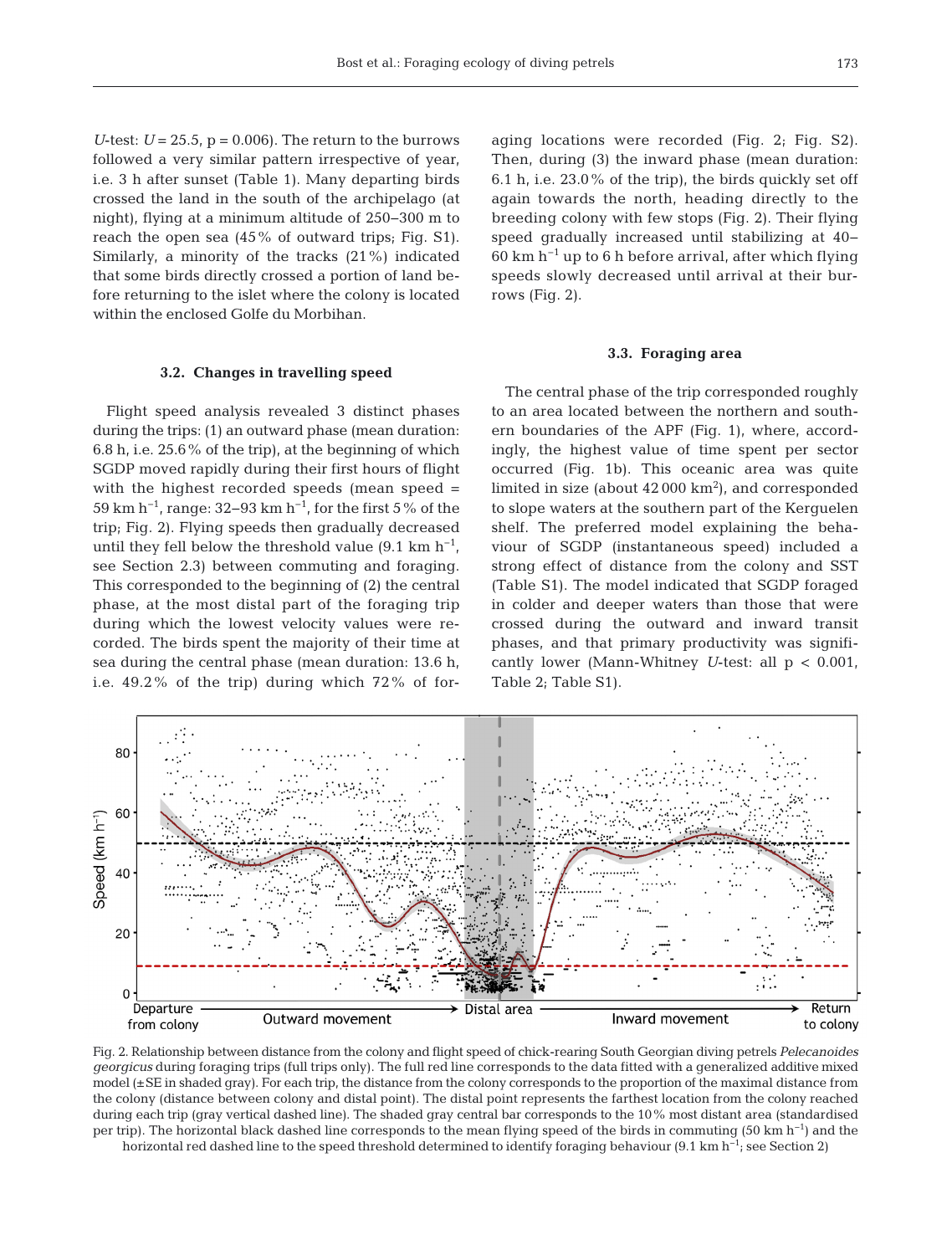Table 2. Mean environmental variables (±SD) along commuting and foraging areas of GPS-equipped South Georgian diving petrels *Pelecanoides georgicus* from Ile aux Cochons (Kerguelen Islands) during the chick-rearing period. Data from the 3 studied seasons were pooled. SST: sea surface temperature

|           | Bathymetry<br>(m) | $SST$ (°C)<br>$(mg \; m^{-3})$ | Chl $\partial$  |
|-----------|-------------------|--------------------------------|-----------------|
| Commuting | $-726 \pm 710$    | $4.60 \pm 0.73$                | $0.47 \pm 0.58$ |
| Foraging  | $-1316 \pm 820$   | $4.11 \pm 0.26$                | $0.29 \pm 0.13$ |

## **3.4. Stable isotopes**

Whole-blood  $\delta^{13}C$  and  $\delta^{15}N$  values of chick-rearing SGDP averaged  $-22.7 \pm 05$  and  $8.5 \pm 0.3\%$  (n = 45), respectively. Variances were overall low either between individuals or between years, and the isotopic niches overlapped between all years (Table S2). Blood  $\delta^{15}$ N values were not significantly different amongst years (Table 3). In contrast,  $\delta^{13}$ C values were lower in 2018 than in 2016 and 2019 (Mann-Whitney *U*-test: p < 0.01), but the isotopic difference was low (0.6‰). The areas of both the convex hulls and SEA<sub>C</sub> were 2-3 times larger in 2016 than in 2018 and 2019 (Fig. 3).

## **4. DISCUSSION**

Two broad types of foraging trips have been described amongst seabirds (Weimerskirch 1997, 2007). 'Looping' movement describes a trip where the bird does not return to the colony from the same

Table 3. Whole blood  $\delta^{13}C$  and  $\delta^{15}N$  values of South Georgian diving petrels *Pelecanoides georgicus* from Ile aux Cochons (Kerguelen Islands) during the chick-rearing period. Values are means ± SD with the number of individuals given in brackets. Values not sharing the same superscript letter are significantly different (*t*-test: p < 0.05). More birds were blood sampled than tracked in 2018 and 2019. This difference is due to failed deployments (failed device or defaults in programming). SEA<sub>c</sub>: standard ellipses corrected for sample size

|                           | 2016                  | 2018                                                                             | 2019                  |
|---------------------------|-----------------------|----------------------------------------------------------------------------------|-----------------------|
| Blood $\delta^{13}C$ (%)  |                       | $-23.0 \pm 0.5^{\text{a}}$ $-22.4 \pm 0.3^{\text{b}}$ $-23.0 \pm 0.3^{\text{a}}$ |                       |
|                           | (7)                   | (23)                                                                             | (15)                  |
| Blood $\delta^{15}N$ (%)  | $8.8 \pm 0.4^{\rm a}$ | $8.4 \pm 0.2^{\rm a}$                                                            | $8.5 \pm 0.3^{\rm a}$ |
|                           | (7)                   | (23)                                                                             | (15)                  |
| $SEA_c$ (% <sup>2</sup> ) | 0.63                  | 0.18                                                                             | 0.19                  |
| Convex hull $(\%^2)$      | 0.84                  | 0.53                                                                             | 0.38                  |



Fig. 3. Whole blood  $\delta^{13}C$  and  $\delta^{15}N$  values of South Georgian diving petrels *Pelecanoides georgicus* from Ile aux Cochons (Kerguelen Islands) during the chick-rearing period. Black squares = January 2016 ( $n = 7$ ); red circles = January 2018  $(n = 23)$ ; blue triangles= January 2019  $(n = 15)$ . Dashed ellipses represent the standard ellipses corrected for sample size (SEAc; 40% probability of containing a subsequently sampled datum regardless of sample size; Jackson et al. 2011). Thin dashed lines correspond to the total convex hull (isotopic niche width)

direction as the outward phase. 'Commuting' movement is where the bird leaves the colony with a particular bearing, and keeps this bearing while flying rapidly until it reaches a particular area where it increases its turning rate, and eventually decreases its flight speed. After a certain time, the bird returns in a direct flight path to the breeding colony (e.g. Amélineau et al. 2016, Domalik et al. 2018). Looping trips suggest that individuals search for unpredictable resources during the whole trip, stopping and feeding when they find prey items, whereas commuting trips suggest that the birds 'know' where to find predictable food, probably from experience (Weimerskirch 2007).

Our study shows SGDP typically perform commuting, long-distance (but short-duration) trips during the chick-rearing period. All tracked birds travelled to the APF, where they stopped at the distal part of their trip. This area within the APF appears to be very favourable for foraging SGDP, as the birds travelled fast to maximize their foraging time there and returned to the colony with few stops. Thus, at-sea movements of SGDP during chick rearing indicate profitable offshore prey stocks over the southern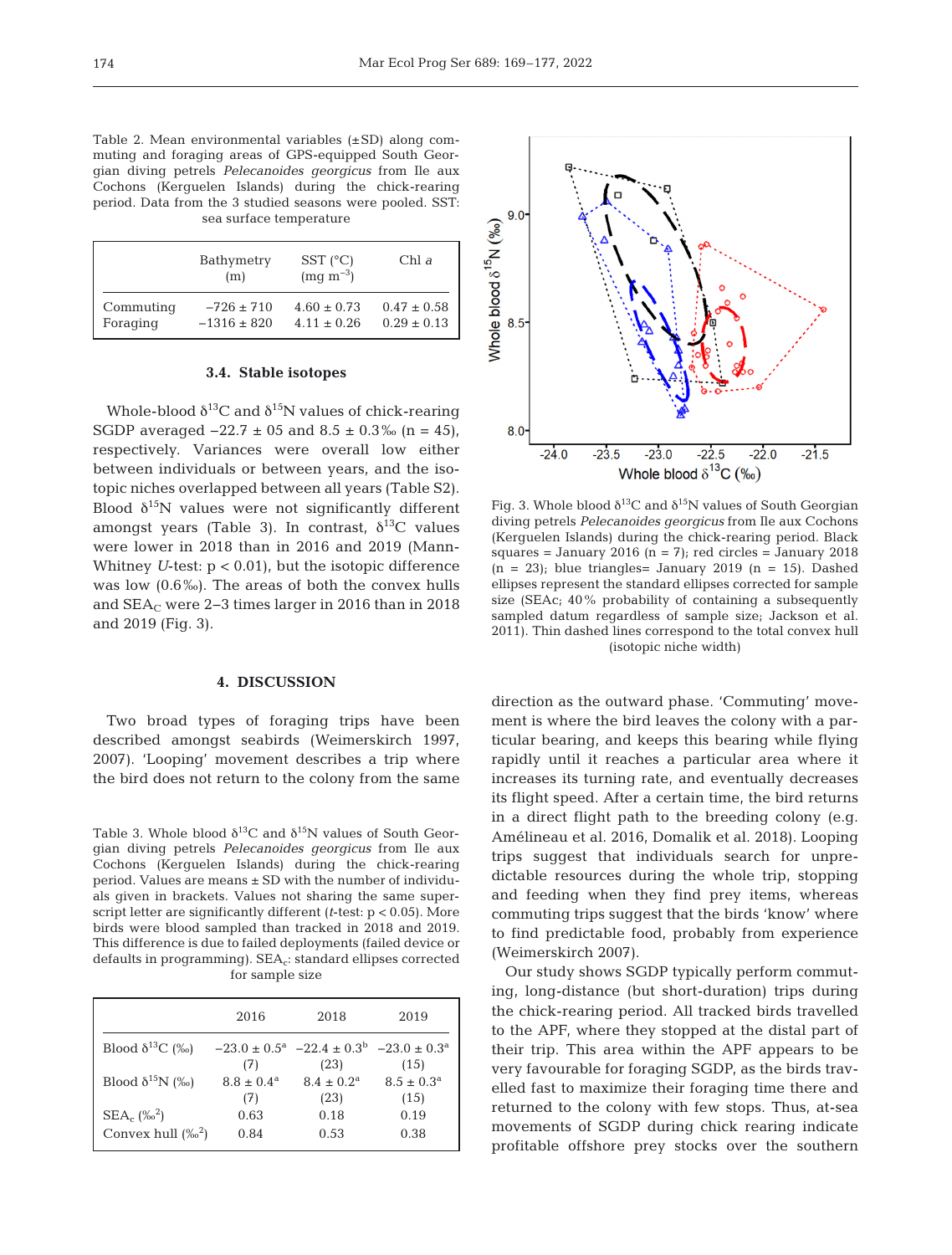of a consistent, reliable food source. Consistency of foraging within a same area should be strongest when prey availability is predictable (Weimerskirch 2007). Indeed, the APF is a major foraging ground with predictable resources for many marine predators (Bost et al. 2009), especially at Kerguelen Islands (Antarctic fur seals *Arctocephalus gazella*: Guinet et al. 2001; elephant seal *Mirounga leonina*: Bailleul et al. 2007; king penguin *Aptenodytes patagonicus*: Bost et al. 2002, 2009, Thiers et al. 2017). Mesoscale features at this front are known for concentrating prey because of enhanced productivity and physical forcing (Pakhomov 1993, Park et al. 2014). The spatial coherence of the APF persists enough to allow the development of large zooplankton stocks at an energetically relevant threshold for avian predators (van Franeker et al. 2002). The lower primary productivity in the petrels' foraging area compared with values recorded in the transit area is surprising, as high primary productivity can be expected in association with the APF (Pakhomov 1993). This unexpected result must be interpreted with caution. It likely results from the exceptionally high values of primary productivity that characterize the enclosed Golfe du Morbihan (Razouls et al. 1997), around the study colony, which induces a bias in the calculation of the mean primary productivity in the petrels' transit area. Similar foraging strategies toward a predictable feeding area have been reported in the Arctic for other small seabirds with high flying costs, such as auks (Amélineau et al. 2016, Domalik et al. 2018). However, none of these small flapping flight species has shown such extensive travel distances with continuous flight as those performed by SGDP.

SGDP foraging in such a restricted but distant area, from one summer to another, indicates the presence

Blood  $\delta^{13}$ C values of SGDP agree well with a foraging habitat at the APF, with the average value being identical to the  $\delta^{13}C$  estimation of the boundary between the Subantarctic and Antarctic Zones at −22.5‰ (Cherel & Hobson 2007). The blood  $\delta^{15}N$  values indicate that the tracked SGDP fed consistently on low-trophic level prey during the 3 studied seasons. Feeding on macrozooplankton by SGDP is consistent with a previous dietary study at the Kerguelen Islands based on prey determination from regurgitates. During the chick-rearing period, SGDP feed their chicks with a well-digested crustacean-based diet dominated by the euphausiid *Thysanoessa macroura/vicina* and the copepod *Calanoides acutus*, with little inter-annual variations (Bocher et al. 2000).

Interestingly, CDPs, which are sympatric inshore foragers, feed their chicks with a barely digested crustacean-based diet that includes mainly the amphipod *Themisto gaudichaudii* and the large copepod *Paraeuchaeta antarctica.* These 2 prey are extremely abundant within the Golfe du Morbihan (Bocher et al. 2001, 2002). In contrast, prey items of SGDP foraging offshore are oceanic macrozooplankton species (Pakhomov 1993), which are abundant in offshore sub-surface waters around Kerguelen Islands and especially at the APF (Pakhomov 1993, Razouls et al. 1998). The lack of foraging activity of tracked SGDP within the productive Golfe du Morbihan is in agreement with at-sea records in Kerguelen coastal areas where, unlike CDP, no feeding concentrations of SGDP occur (Weimerskirch et al. 1989, A. Fromant & C. A. Bost pers. obs).

Differences in diving abilities could be a major factor explaining such strong differences in foraging areas between the 2 sibling species of diving petrels. By foraging at the distant APF, the smaller SGPD would have access to more accessible macrozooplankton prey at shallower depth compared to the Golfe du Morbihan where prey are present at deeper depths (Bocher et al. 2001). Indeed, at Kerguelen, SGDP seem to dive less deeply than the larger CDP, as suggested by pilot studies using capillary depth gauges (26 vs. 33 m, respectively; Bocher et al. 2000), which has been recently confirmed using time−depth recorders (Fromant et al. 2022). At-sea energy expenditure of SGDP is high as indicated by the doubly labelled water method (4.1× higher than the standard metabolic rate: Roby & Ricklefs 1986). This is a consequence of the high energy requirements for flapping flight and pursuit diving, while surfacefeeding and gliding species of similar body size have lower energy expenditures (about 2× less; Roby & Ricklefs 1986, Ricklefs et al. 1986). Thus, commuting to a distant but shallower and predictable resource would be an efficient feeding strategy allowing SGDP to cope with high-energy requirements during breeding, and result in a complete spatial segregation in feeding areas with the CDP during the breeding season.

Further studies using miniaturized tags and investigating the trophic and foraging behaviour between SGDP and CDP (Navarro et al. 2013, Fromant et al. 2022) should provide fascinating insights about (1) the processes that determine their preferential habitat use, (2) how the mesoscale dynamics of frontal structures drive their at-sea foraging strategies and (3) the potential mechanisms of niche divergence. The dependence of SGDP on the APF, which may be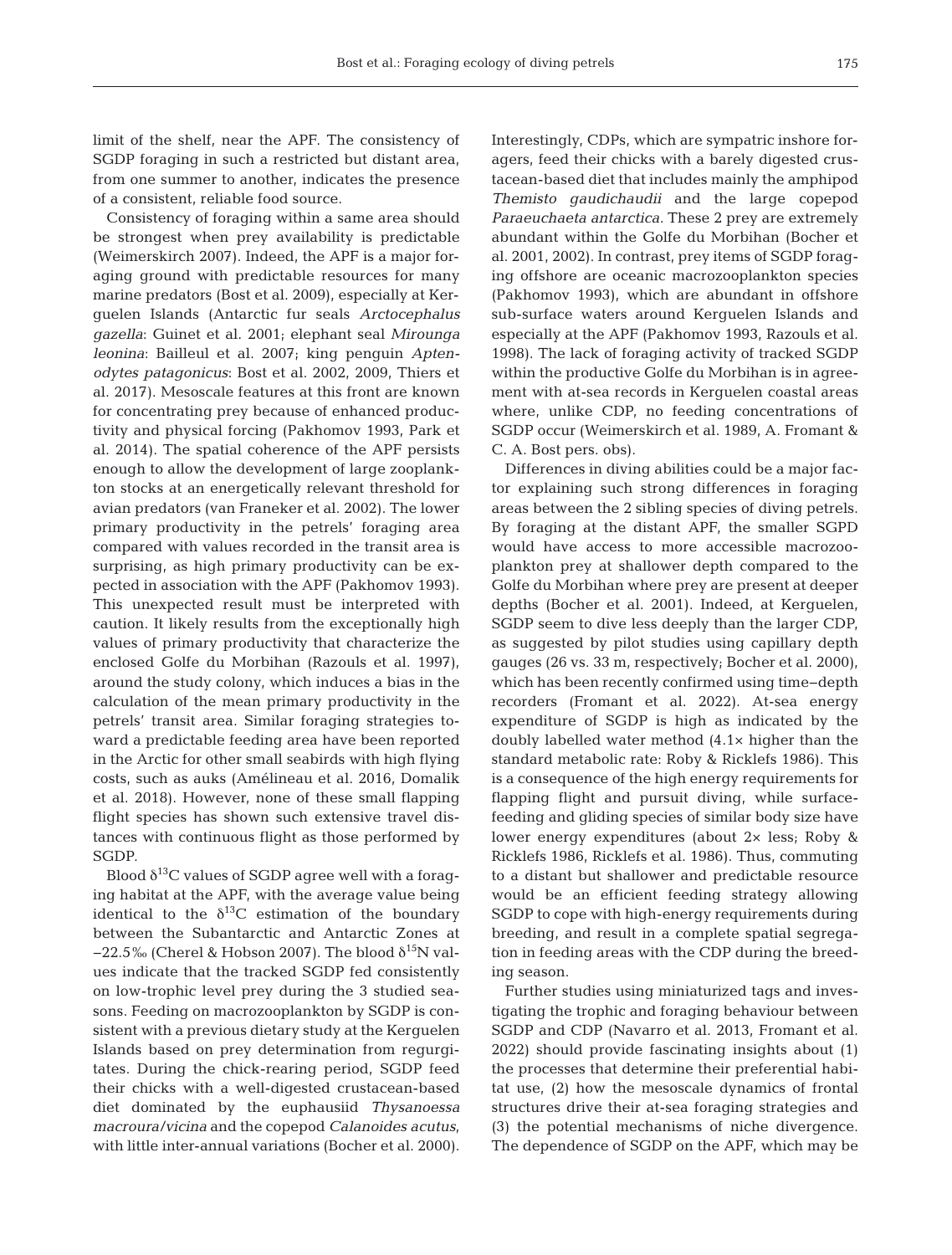have strong implications for its breeding populations, as already described for other Southern Ocean predators (Péron et al. 2012).

*Acknowledgements*. The French Polar Institute IPEV (Program IPEV 394: C.A.B.; 109: C. Barbraud) funded this study. We thank the IPEV logistic staff (Y. Le Meur, R. Bellec and the Geners of the 66-67-68 missions on Kerguelen Islands) for their full support and help in the field. Special thanks to Samuel Perroteau, Julien Fleureau, Uéline Courcoux-Caro, Tobie Getti and Emile Brisson-Curadeau for invaluable help with field work and Y. Eizenberg for helpful comments and corrections on the manuscript. We are grateful to G. Guillou from the 'Plateforme analyses isotopiques' of LIENSs for running stable isotope analyses. Thanks to the Contrat de Projet Etat-Région (CPER) and the Fonds Européen de Développement Régional (FEDER) for funding the isotoperatio mass spectrometers of the LIENSs laboratory. The Institut Universitaire de France (IUF) is acknowledged for its support to P.B. as a Senior Member. The ethics committee of IPEV approved all field procedures.

## LITERATURE CITED

- [Amélineau F, Grémillet D, Bonnet D, Le Bot T, Fort J \(2016\)](https://doi.org/10.1371/journal.pone.0157764)  Where to forage in the absence of sea ice? Bathymetry as a key factor for an Arctic seabird. PLOS ONE 11: e0157764
- [Bailleul F, Charrassin JB, Monestiez P, Roquet F, Biuw M,](https://doi.org/10.1098/rstb.2007.2109)  Guinet C (2007) Successful foraging zones of southern elephant seals from Kerguelen Islands in relation to oceanographic conditions. Philos Trans R Soc B 362: 2169−2181
- [Barbraud C, Delord K, Bost CA, Chaigne A, Marteau C,](https://doi.org/10.1007/s00300-020-02691-6)  Weimerskirch H (2020) Population trends of penguins in the French Southern Territories. Polar Biol 43: 835−850
- [Bearhop S, Waldron S, Votier SC, Furness RW \(2002\) Factors](https://doi.org/10.1086/342800)  that influence assimilation rates and fractionation of nitrogen and carbon stable isotopes in avian blood and feathers. Physiol Biochem Zool 75: 451−458
- [BirdLife International \(2021\) IUCN Red List for Birds. Species](http://seabirdtracking.org/)  Factsheets. www.birdlife.org (accessed 10 Sep 2021)
- [Bocher P, Cherel Y, Hobson KA \(2000\) Complete trophic](https://doi.org/10.3354/meps208249)  segregation between South Georgian and common diving petrels during breeding at Iles Kerguelen. Mar Ecol Prog Ser 208: 249−264
- [Bocher P, Cherel Y, Labat JP, Mayzaud P, Razouls S, Jouventin](https://doi.org/10.3354/meps223261)  P (2001) Amphipod-based food web: *Themisto gaudichaudii* caught in nets and by seabirds in Kerguelen waters, southern Indian Ocean. Mar Ecol Prog Ser 223: 261−276
- [Bocher P, Cherel Y, Alonzo F, Razouls S, Labat JP, Mayzaud](https://doi.org/10.1093/plankt/24.12.1317)  P, Jouventin P (2002) Importance of the large copepod *Paraeuchaeta antarctica* (Giesbrecht, 1902) in coastal waters and the diet of seabirds at Kerguelen, Southern Ocean. J Plankton Res 24: 1317−1333
- [Bolker B, Skaug H, Magnusson A, Nielsen A \(2012\) Getting](http://glmmadmb.r-forge.r-project.org/glmmADMB.pdf)  started with the glmmADMB package. http://glmmadmb. r-forge.r-project.org/glmmADMB.pdf
- [Bost CA, Georges JY, Guinet C, Cherel Y and others \(1997\)](https://doi.org/10.3354/meps150021)  Foraging habitat and food intake of satellite tracked king penguins during the austral summer at Crozet Archipelago. Mar Ecol Prog Ser 150:21-33
- influenced by current environmental changes, could [Bost CA, Zorn T, Le Maho Y, Duhamel G \(2002\) Feeding of](https://doi.org/10.3354/meps227051)  diving predators and diel vertical migration of prey: king penguins' diet versus trawl sampling at Kerguelen islands. Mar Ecol Prog Ser 227:51-62
	- [Bost CA, Cotté C, Bailleul F, Cherel Y and others \(2009\) The](https://doi.org/10.1016/j.jmarsys.2008.11.022)  importance of oceanographic fronts to marine birds and mammals of the southern oceans. J Mar Syst 78:363-376
	- [Cherel Y, Hobson KA \(2007\) Geographical variation in car](https://doi.org/10.3354/meps329281)bon stable isotope signatures of marine predators: a tool to investigate their foraging areas in the Southern Ocean. Mar Ecol Prog Ser 329:281-287
	- [Cherel Y, Hobson KA, Hassani S \(2005\) Isotopic discrimina](https://doi.org/10.1086/425202)tion between food and blood and feathers of captive penguins:implications for dietary studies in the wild. Physiol Biochem Zool 78: 106−115
	- [Cherel Y, Fontaine C, Richard P, Labat JP \(2010\) Isotopic](https://doi.org/10.4319/lo.2010.55.1.0324)  niches and trophic levels of myctophid fishes and their predators in the Southern Ocean. Limnol Oceanogr 55: 324−332
	- [Cherel Y, Connan M, Jaeger A, Richard P \(2014\) Seabird](https://doi.org/10.3354/meps10795)  year-round and historical feeding ecology: blood and feather  $\delta^{13}$ C and  $\delta^{15}$ N values document foraging plasticity of small sympatric petrels. Mar Ecol Prog Ser 505: 267−280
		- Delord K, Barbraud C, Bost CA, Cherel Y, Guinet C, Weimers kirch H (2013) Atlas of top predators from French Southern Territories in the Southern Indian Ocean. The National Center for Scientific Research France — CNRS-CEBC UMR7372 UMS3462, Paris
	- [Domalik A, Hipfner JM, Studholme KR, Crossin GT, Green](https://doi.org/10.1007/s00227-018-3434-8)  DJ (2018) At-sea distribution and fine-scale habitat use patterns of zooplanktivorous Cassin's auklets during the chick-rearing period. Mar Biol 165: 177
	- [Dunphy BJ, Vickers SI, Zhang J, Sagar RL and others \(2020\)](https://doi.org/10.1007/s00227-020-3672-4)  Seabirds as environmental indicators: foraging behaviour and ecophysiology of common diving petrels (*Pelecanoides urinatrix)* reflect local-scale differences in prey availability. Mar Biol 167:53
	- [Fromant A, Schumann N, Dann P, Cherel Y, Arnould JPY](https://doi.org/10.7717/peerj.8700)  (2020a) Trophic niches of a seabird assemblage in Bass Strait, south-eastern Australia. PeerJ 8:e8700
	- [Fromant A, Miskelly CM, Arnould JPY, Bost CA \(2020b\)](https://doi.org/10.1007/s00300-020-02645-y)  Artificial burrows as a tool for long-term studies of diving petrels. Polar Biol 43:435-442
	- [Fromant A, Delord K, Bost CA, Eizenberg YH and others](https://doi.org/10.1016/j.pocean.2021.102676)  (2021) Impact of extreme environmental conditions: foraging behaviour and trophic ecology responses of a diving seabird. Prog Oceanogr 198: 102676
	- [Fromant A, Arnould JPY, Delord K, Sutton GJ and others](https://dx.doi.org/10.1007/s00442-022-05181-0)  (2022) Stage-dependent niche segregation: insights from a multi-dimensional approach of two sympatric sibling seabirds. Oecologia (in press)
	- [Guinet C, Cherel Y, Ridoux V, Jouventin P \(1996\) Consump](https://doi.org/10.1017/S0954102096000053)tion of marine resources by seabirds and seals in Crozet and Kerguelen waters: changes in relation to consumer biomass 1962−1985. Antarct Sci 8: 23−30
	- [Guinet C, Dubroca L, Lea MA, Goldsworthy S and others](https://doi.org/10.3354/meps219251)  (2001) Spatial distribution of foraging in female Antarctic fur seals *Arctocephalus gazella* in relation to oceanographic variables: a scale-dependent approach using geographic information systems. Mar Ecol Prog Ser 219: 251−264
		- Hunt GL Jr, Mehlum F, Russell RW, Irons D, Decker MB, Becker PH (1999) Physical processes, prey abundance, and the foraging ecology of seabirds. In: Adams NJ,